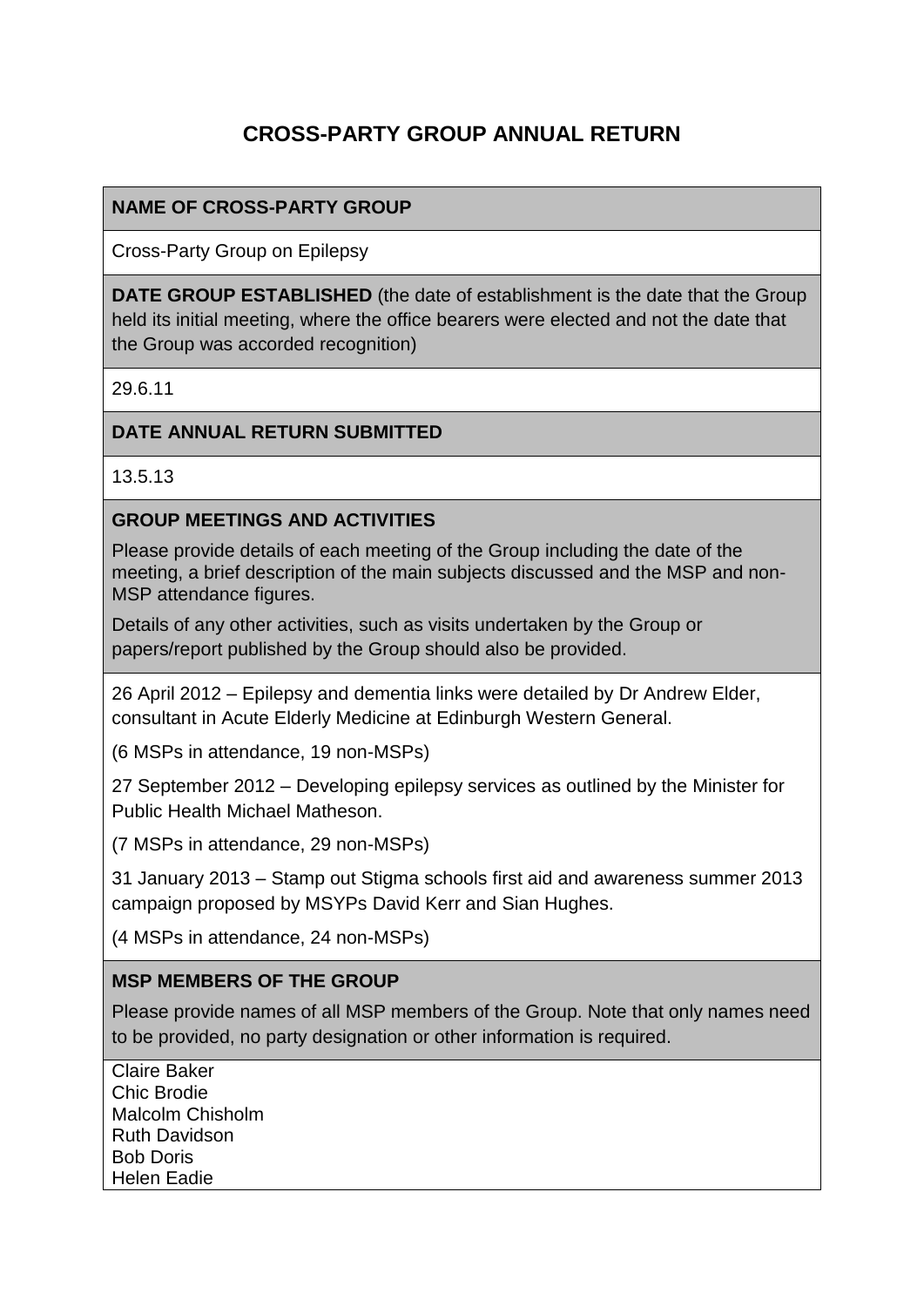Mary Fee Neil Findlay Murdo Fraser Kenneth Gibson Hugh Henry Jamie Hepburn Jim Hume James Kelly Richard Lyle Jamie McGrigor Alison McInnes Duncan McNeil Anne McTaggart Hanzala Malik Nanette Milne Willie Rennie Dennis Robertson John Scott Richard Simpson Jean Urquhart Sandra White

## **NON-MSP MEMBERS OF THE GROUP**

For organisational members please provide only the name of the organisation, it is not necessary to provide the name(s) of individuals who may represent the organisation at meetings of the Group.

| <b>Individuals</b>                                                                                                                                                                                                                                                                                                                                                                           | <b>Marilyn Bryce</b>                                                                                                                                                                                                                                                                           |  |
|----------------------------------------------------------------------------------------------------------------------------------------------------------------------------------------------------------------------------------------------------------------------------------------------------------------------------------------------------------------------------------------------|------------------------------------------------------------------------------------------------------------------------------------------------------------------------------------------------------------------------------------------------------------------------------------------------|--|
| Organisations                                                                                                                                                                                                                                                                                                                                                                                | Division of Clinical Psychology Scotland<br><b>Epilepsy Connections</b><br>EpilepSy Nurses Association (ESNA)<br><b>Epilepsy Scotland</b><br><b>Epilepsy Consortium Scotland</b><br><b>Joint Epilepsy Council</b><br><b>New Directions</b><br>Quarriers<br><b>Scottish Epilepsy Initiative</b> |  |
| <b>GROUP OFFICE BEARERS</b>                                                                                                                                                                                                                                                                                                                                                                  |                                                                                                                                                                                                                                                                                                |  |
| Please provide names for all office bearers. The minimum requirement is that two of<br>the office bearers are MSPs and one of these is Convener – beyond this it is a<br>matter for the Group to decide upon the office bearers it wishes to have. It is<br>permissible to have more than one individual elected to each office, for example, co-<br>conveners or multiple deputy conveners. |                                                                                                                                                                                                                                                                                                |  |
| Convener                                                                                                                                                                                                                                                                                                                                                                                     | <b>Kenneth Gibson MSP</b>                                                                                                                                                                                                                                                                      |  |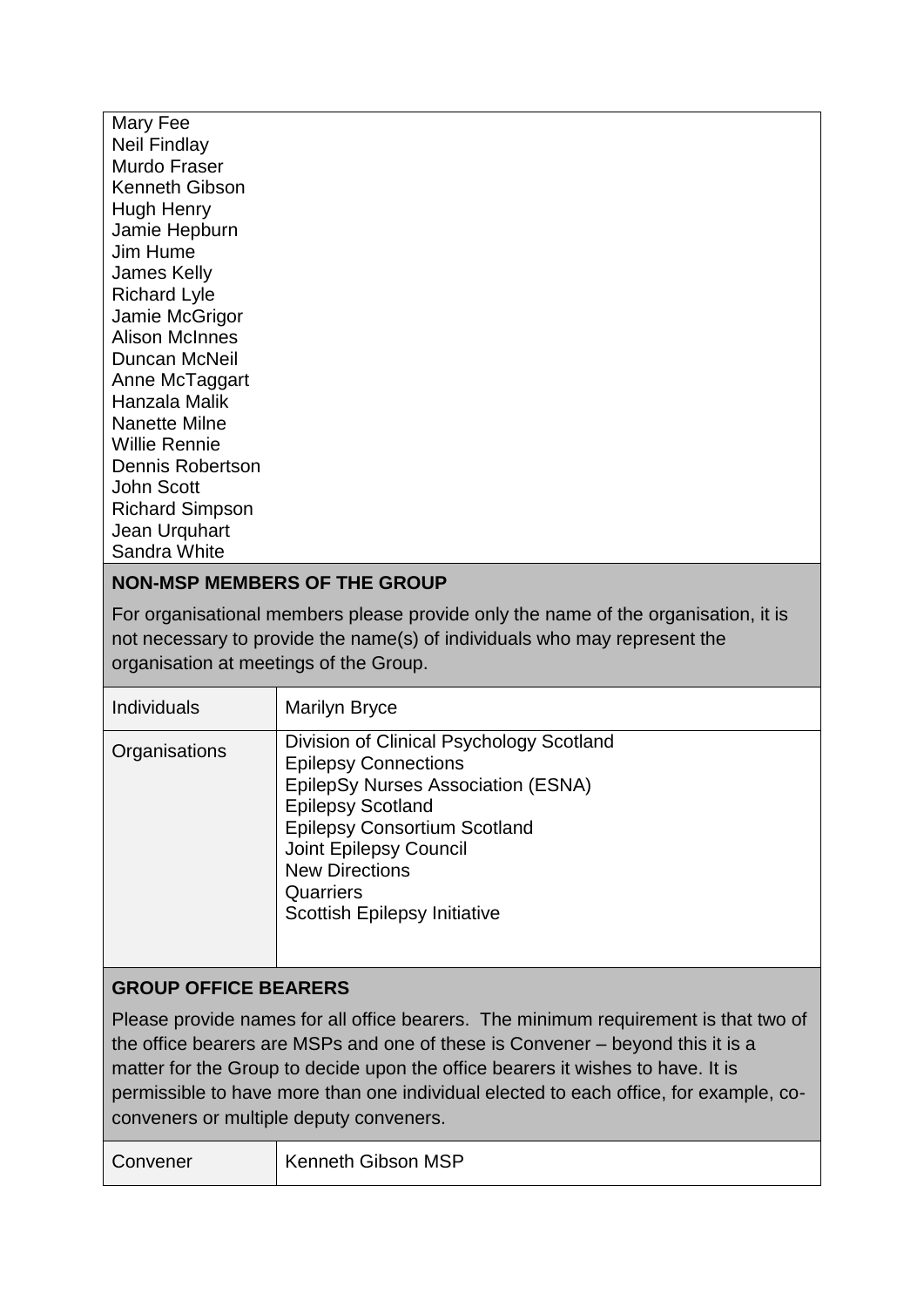|           | Deputy Conveners   Alison McInnes MSP and Richard Simpson MSP |
|-----------|---------------------------------------------------------------|
| Secretary | Nanette Milne MSP                                             |
| Treasurer | None                                                          |

## **FINANCIAL BENEFITS OR OTHER BENEFITS RECEIVED BY THE GROUP**

Please provide details of any financial or material benefit(s) received from a single source in a calendar year which has a value, either singly or cumulatively, of more than £500. This includes donations, gifts, hospitality or visits and material assistance such as secretariat support.

Details of material support should include the name of the individual providing support, the value of this support over the year, an estimate of the time spent providing this support and the name of the organisation that this individual is employed by / affiliated to in providing this support.

Groups should provide details of the date on which the benefit was received, the value of the benefit and a brief description of the benefit.

The Epilepsy Consortium Scotland (ECS) has given financial assistance through a Secretariat provided by Epilepsy Scotland and has met the administration costs for mailing, briefings, catering, travel and speakers' expenses amounting to £739.60 for Epilepsy Group meetings in the last 12 months (April and September 2012 and January 2013).

The Secretariat is provided by Allana Parker, Public Affairs Officer with Epilepsy Scotland. She has spent an estimated 6 days over the year providing this support at a cost of £624.

The breakdown of costs amounting to £739.60 are as follows:

26 April 2012 CPG on Epilepsy AGM - £229.90 costs for administration towards information packs, phone calls, catering costs and travel

27 September 2012 CPG on Epilepsy meeting - £220.80 costs for administration towards information packs, phone calls, catering costs and travel

23 January 2013 Secretariat update meeting with CPG on Epilepsy Convener - £16.10 for travel

31 January 2013 CPG on Epilepsy meeting - £256.20 costs for administration towards information packs, phone calls, catering costs and travel

5 February 2013 Secretariat training session run by the Standards Committee - £16.60

## **SUBSCRIPTION CHARGED BY THE GROUP**

Please provide details of the amount charged and the purpose for which the